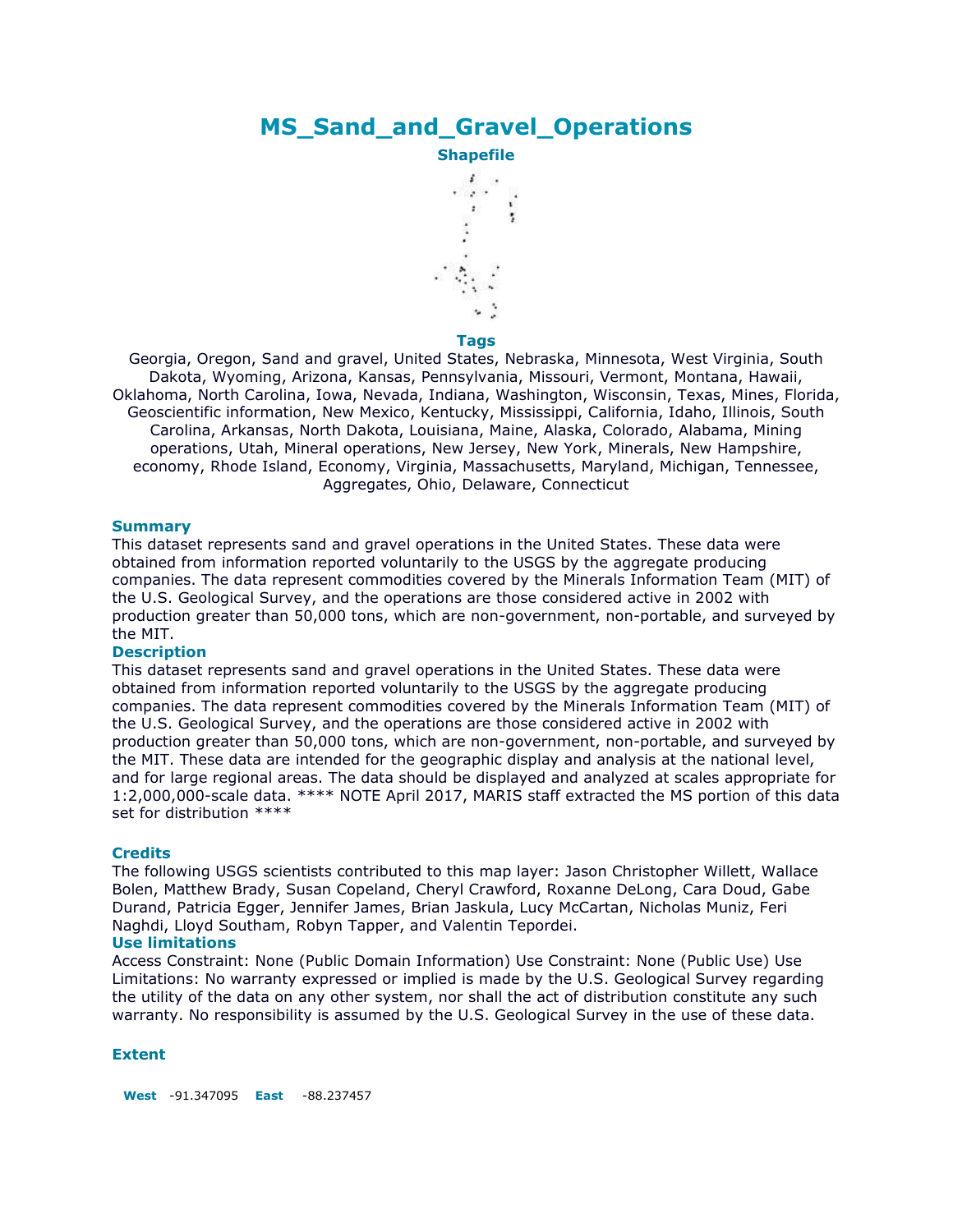**North** 34.940483 **South** 30.374051 **Scale Range**

**Maximum (zoomed in)** 1:5,000 **Minimum (zoomed out)** 1:150,000,000

[ArcGIS Metadata](file:///C:/Users/swalker.IHL/AppData/Local/Temp/tmp90E7.tmp.htm%23arcgisMetadata) ►

## **[Topics and Keywords](file:///C:/Users/swalker.IHL/AppData/Local/Temp/tmp90E7.tmp.htm%23true) ►**

THEMES OR CATEGORIES OF THE RESOURCE eCONOMY

**\*** CONTENT TYPE Downloadable Data

PLACE KEYWORDS Georgia, Oregon, United States, Nebraska, Minnesota, West Virginia, South Dakota, Wyoming, Arizona, Kansas, Pennsylvania, Missouri, Vermont, Montana, Hawaii, Oklahoma, North Carolina, Iowa, Nevada, Indiana, Washington, Wisconsin, Texas, Florida, New Mexico, Kentucky, Mississippi, California, Idaho, Illinois, South Carolina, Arkansas, North Dakota, Louisiana, Maine, Alaska, Colorado, Alabama, Utah, New Jersey, New York, New Hampshire, Rhode Island, Virginia, Massachusetts, Maryland, Michigan, Tennessee, Ohio, Delaware, Connecticut

#### **T[HESAURUS](file:///C:/Users/swalker.IHL/AppData/Local/Temp/tmp90E7.tmp.htm%23ID0EA0TB0NIA)**

TITLE U.S. Department of Commerce, 1995, Countries, Dependencies, Areas of Special Sovereignty, and Their Principal Administrative Divisions (Federal Information Processing Standard (FIPS) 10-4): Washington, DC, National Institute of Standards and Technology.

*Hide [Thesaurus](file:///C:/Users/swalker.IHL/AppData/Local/Temp/tmp90E7.tmp.htm%23ID0EA0TB0NIA) ▲*

THEME KEYWORDS Sand and gravel, Mines, Geoscientific information, Mining operations, Mineral operations, Minerals, Economy, Aggregates

THEME KEYWORDS economy

T[HESAURUS](file:///C:/Users/swalker.IHL/AppData/Local/Temp/tmp90E7.tmp.htm%23ID0EABLIA) ► TITLE ISO 19115 Topic Categories

*Hide [Thesaurus](file:///C:/Users/swalker.IHL/AppData/Local/Temp/tmp90E7.tmp.htm%23ID0EABLIA) ▲*

*Hide [Topics and Keywords](file:///C:/Users/swalker.IHL/AppData/Local/Temp/tmp90E7.tmp.htm%23true) ▲*

## **[Citation](file:///C:/Users/swalker.IHL/AppData/Local/Temp/tmp90E7.tmp.htm%23ID0EUIA) ►**

**\*** TITLE MS\_Sand\_and\_Gravel\_Operations PUBLICATION DATE 2005-06-01

PRESENTATION FORMATS digital map FGDC GEOSPATIAL PRESENTATION FORMAT vector digital data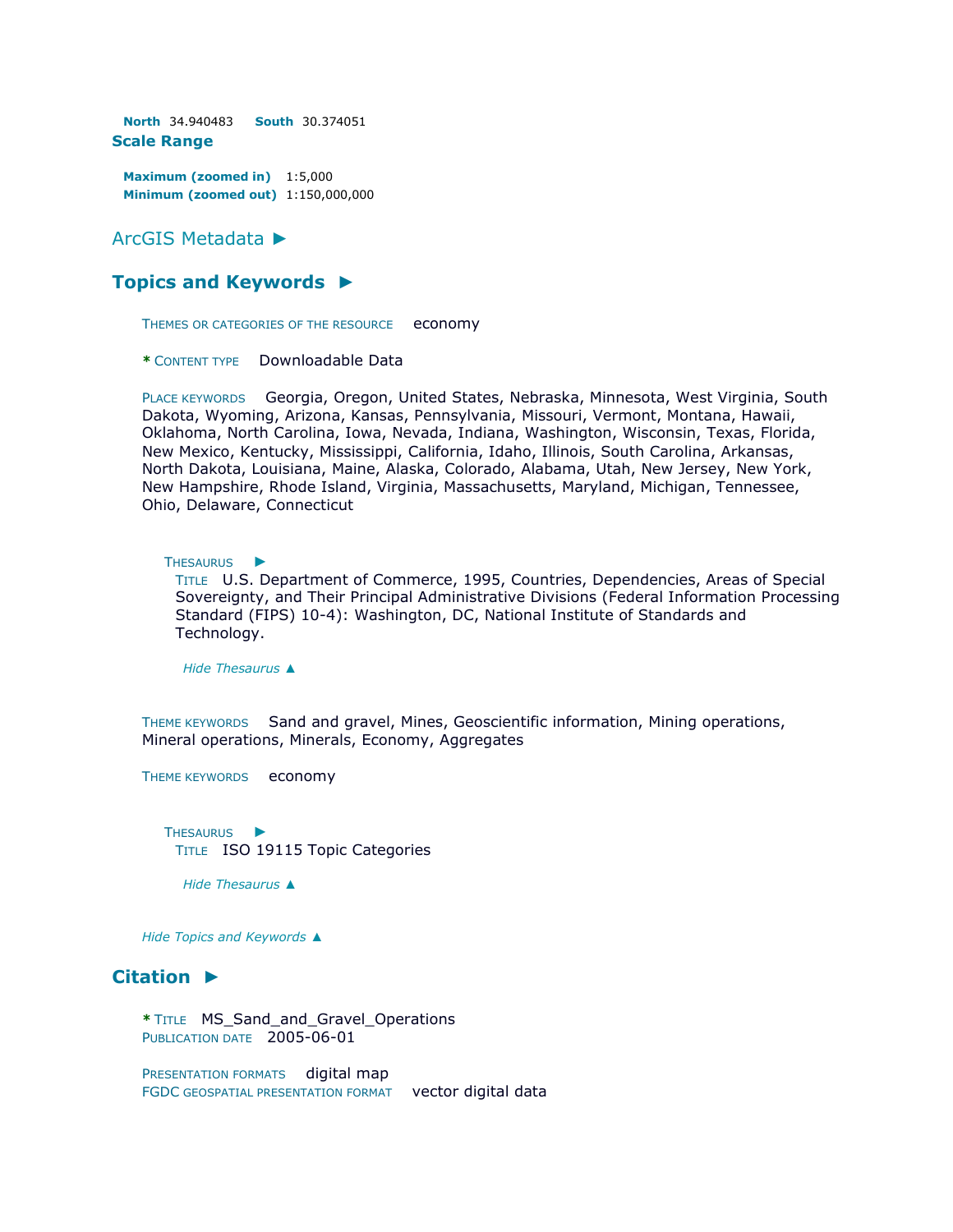*Hide [Citation](file:///C:/Users/swalker.IHL/AppData/Local/Temp/tmp90E7.tmp.htm%23ID0EUIA) ▲*

## **[Citation Contacts](file:///C:/Users/swalker.IHL/AppData/Local/Temp/tmp90E7.tmp.htm%23ID0ECUIA) ►**

RESPONSIBLE PARTY ORGANIZATION'S NAME National Atlas of the United States CONTACT'S ROLE publisher

*Hide [Citation Contacts](file:///C:/Users/swalker.IHL/AppData/Local/Temp/tmp90E7.tmp.htm%23ID0ECUIA) ▲*

## **[Resource Details](file:///C:/Users/swalker.IHL/AppData/Local/Temp/tmp90E7.tmp.htm%23ID0EEBGRA) ►**

DATASET LANGUAGES English (UNITED STATES)

STATUS completed SPATIAL REPRESENTATION TYPE vector

#### SUPPLEMENTAL INFORMATION

Additional minerals operations information can be obtained from the U.S. Geological Survey Minerals Information web page at [<http://minerals.usgs.gov/minerals/>.](http://minerals.usgs.gov/minerals/%3e)

**\*** PROCESSING ENVIRONMENT Microsoft Windows 7 Version 6.1 (Build 7601) Service Pack 1; Esri ArcGIS 10.4.1.5686

**CREDITS** 

The following USGS scientists contributed to this map layer: Jason Christopher Willett, Wallace Bolen, Matthew Brady, Susan Copeland, Cheryl Crawford, Roxanne DeLong, Cara Doud, Gabe Durand, Patricia Egger, Jennifer James, Brian Jaskula, Lucy McCartan, Nicholas Muniz, Feri Naghdi, Lloyd Southam, Robyn Tapper, and Valentin Tepordei.

ARCGIS ITEM PROPERTIES

- **\*** NAME MS\_Sand\_and\_Gravel\_Operations
- **\*** SIZE 0.002
- **\*** LOCATION file://\\SWALKER-
- PC\E\$\DATA\HISN\_2017\MS\_Sand\_and\_Gravel\_Operations.shp
	- **\*** ACCESS PROTOCOL Local Area Network

*Hide [Resource Details](file:///C:/Users/swalker.IHL/AppData/Local/Temp/tmp90E7.tmp.htm%23ID0EEBGRA) ▲*

## **[Extents](file:///C:/Users/swalker.IHL/AppData/Local/Temp/tmp90E7.tmp.htm%23ID0EEDBGRA) ►**

```
EXTENT
 GEOGRAPHIC EXTENT
  BOUNDING RECTANGLE
    WEST LONGITUDE -156.464
    EAST LONGITUDE -68.2981
    SOUTH LATITUDE 20.84 
    NORTH LATITUDE 64.85
```
EXTENT **DESCRIPTION** ground condition

TEMPORAL EXTENT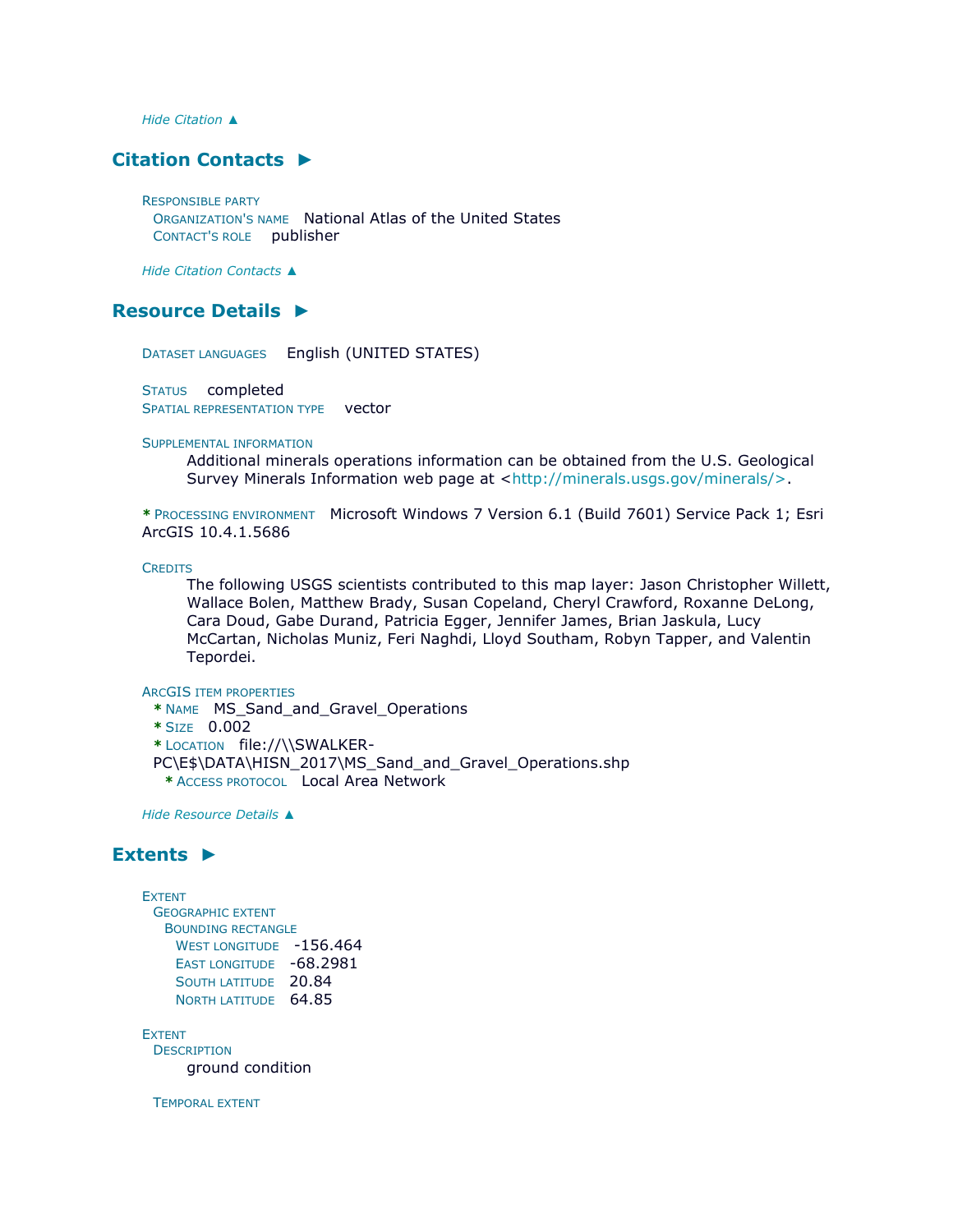```
EXTENT
 GEOGRAPHIC EXTENT
  BOUNDING RECTANGLE
    EXTENT TYPE Extent used for searching 
    * WEST LONGITUDE -91.347095 
    * EAST LONGITUDE -88.237457 
    * NORTH LATITUDE 34.940483 
    * SOUTH LATITUDE 30.374051 
    * EXTENT CONTAINS THE RESOURCE Yes
EXTENT IN THE ITEM'S COORDINATE SYSTEM
 * WEST LONGITUDE 354097.760055 
 * EAST LONGITUDE 638175.559327 
 * SOUTH LATITUDE 1065297.702712 
 * NORTH LATITUDE 1570646.939999 
 * EXTENT CONTAINS THE RESOURCE Yes
Hide Extents ▲
```
DATE AND TIME 2002-01-01

## **[Resource Points of Contact](file:///C:/Users/swalker.IHL/AppData/Local/Temp/tmp90E7.tmp.htm%23ID0EPIA) ►**

```
POINT OF CONTACT
 INDIVIDUAL'S NAME Valentin Tepordei 
 ORGANIZATION'S NAME U.S. Geological Survey 
 CONTACT'S ROLE point of contact
```

```
ONTACT INFORMATION \blacktrianglerightPHONE
   VOICE 703-648-7728
```
**ADDRESS** TYPE postal DELIVERY POINT 983 National Center CITY Reston ADMINISTRATIVE AREA VA POSTAL CODE 20192 E-MAIL ADDRESS [vtepordei@usgs.gov](mailto:vtepordei@usgs.gov?subject=MS_Sand_and_Gravel_Operations)

*Hide [Contact information](file:///C:/Users/swalker.IHL/AppData/Local/Temp/tmp90E7.tmp.htm%23ID0EBPIA) ▲*

*Hide [Resource Points of Contact](file:///C:/Users/swalker.IHL/AppData/Local/Temp/tmp90E7.tmp.htm%23ID0EPIA) ▲*

## **[Resource Maintenance](file:///C:/Users/swalker.IHL/AppData/Local/Temp/tmp90E7.tmp.htm%23ID0EOIA) ►**

RESOURCE MAINTENANCE UPDATE FREQUENCY irregular

*Hide [Resource Maintenance](file:///C:/Users/swalker.IHL/AppData/Local/Temp/tmp90E7.tmp.htm%23ID0EOIA) ▲*

## **[Resource Constraints](file:///C:/Users/swalker.IHL/AppData/Local/Temp/tmp90E7.tmp.htm%23ID0EJIA) ►**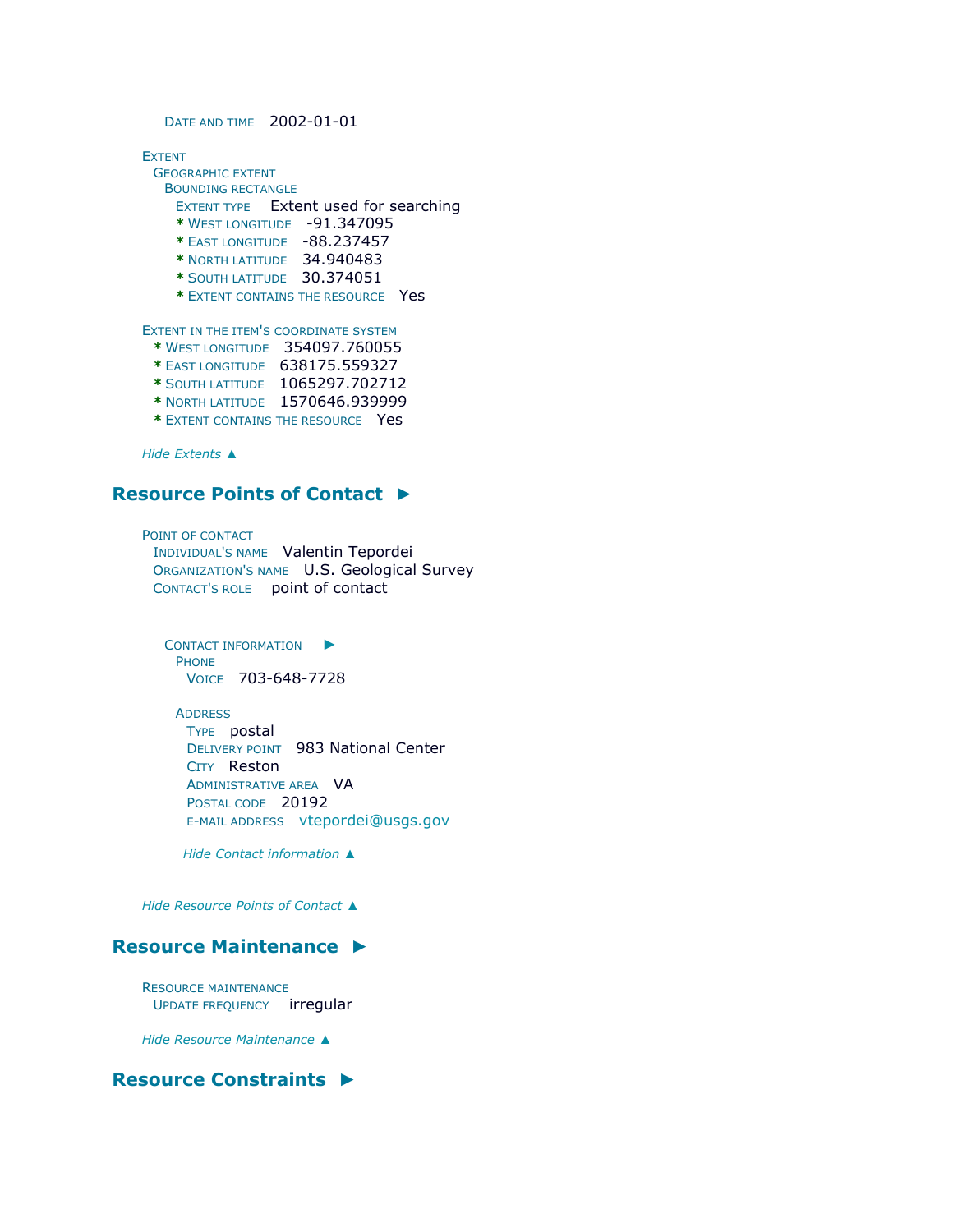## LEGAL CONSTRAINTS

### LIMITATIONS OF USE

Although these data have been processed successfully on a computer system at the U.S. Geological Survey, no warranty expressed or implied is made by the U.S. Geological Survey regarding the utility of the data on any other system, nor shall the act of distribution constitute any such warranty.

#### OTHER CONSTRAINTS

Access Constraint: None (Public Domain Information)

**CONSTRAINTS** LIMITATIONS OF USE

> Access Constraint: None (Public Domain Information) Use Constraint: None (Public Use) Use Limitations: No warranty expressed or implied is made by the U.S. Geological Survey regarding the utility of the data on any other system, nor shall the act of distribution constitute any such warranty. No responsibility is assumed by the U.S. Geological Survey in the use of these data.

*Hide [Resource Constraints](file:///C:/Users/swalker.IHL/AppData/Local/Temp/tmp90E7.tmp.htm%23ID0EJIA) ▲*

## **[Spatial Reference](file:///C:/Users/swalker.IHL/AppData/Local/Temp/tmp90E7.tmp.htm%23ID0EEAGRA) ►**

ARCGIS COORDINATE SYSTEM

- **\*** TYPE Projected
- **\*** GEOGRAPHIC COORDINATE REFERENCE GCS\_North\_American\_1983
- **\*** PROJECTION NAD\_1983\_Mississippi\_TM
- **\*** COORDINATE REFERENCE DETAILS

PROJECTED COORDINATE SYSTEM WELL-KNOWN IDENTIFIER 102609

```
X ORIGIN -5122200 
Y ORIGIN -12297100
```
XY SCALE 450339697.45066422

Z ORIGIN -100000

Z SCALE 10000

```
M ORIGIN -100000
```
M SCALE 10000

```
XY TOLERANCE 0.001
```
Z TOLERANCE 0.001

```
M TOLERANCE 0.001
```
HIGH PRECISION true

```
LATEST WELL-KNOWN IDENTIFIER 3814 
WELL-KNOWN TEXT
```
PROJCS["NAD\_1983\_Mississippi\_TM",GEOGCS["GCS\_North\_American\_1983",DATUM["D \_North\_American\_1983",SPHEROID["GRS\_1980",6378137.0,298.257222101]],PRIMEM[ "Greenwich",0.0],UNIT["Degree",0.0174532925199433]],PROJECTION["Transverse\_Mer cator"],PARAMETER["False\_Easting",500000.0],PARAMETER["False\_Northing",1300000. 0],PARAMETER["Central\_Meridian",-

89.75],PARAMETER["Scale\_Factor",0.9998335],PARAMETER["Latitude\_Of\_Origin",32.5], UNIT["Meter",1.0],AUTHORITY["EPSG",3814]]

REFERENCE SYSTEM IDENTIFIER

- **\*** VALUE 3814
- **\*** CODESPACE EPSG
- **\*** VERSION 6.17.1(10.0.0)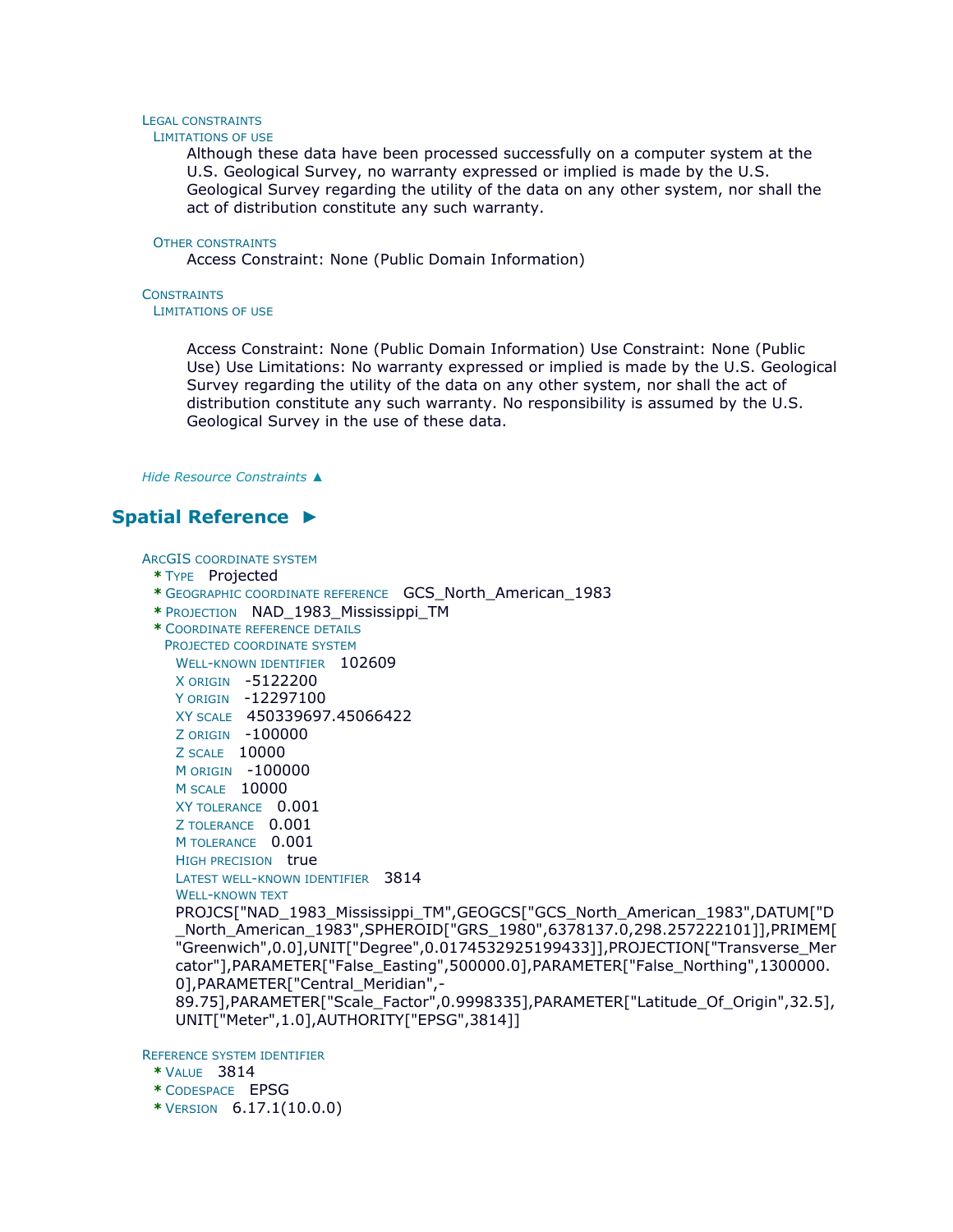*Hide [Spatial Reference](file:///C:/Users/swalker.IHL/AppData/Local/Temp/tmp90E7.tmp.htm%23ID0EEAGRA) ▲*

## **[Spatial Data Properties](file:///C:/Users/swalker.IHL/AppData/Local/Temp/tmp90E7.tmp.htm%23ID0EAGA) ►**

V[ECTOR](file:///C:/Users/swalker.IHL/AppData/Local/Temp/tmp90E7.tmp.htm%23ID0EBAGA) ► **\*** LEVEL OF TOPOLOGY FOR THIS DATASET geometry only

GEOMETRIC OBJECTS FEATURE CLASS NAME MS\_Sand\_and\_Gravel\_Operations **\*** OBJECT TYPE point **\*** OBJECT COUNT 54

*Hide [Vector](file:///C:/Users/swalker.IHL/AppData/Local/Temp/tmp90E7.tmp.htm%23ID0EBAGA) ▲*

INDIRECT SPATIAL REFERENCING

U.S. Department of Commerce, 1987, Codes for the Identification of the States, the District of Columbia and the Outlying Areas of the United States, and Associated Areas (FIPS 5-2): Washington, DC, National Institute of Standards and Technology. U.S. Department of Commerce, 1990, Counties and Equivalent Entities of the United States, Its Possessions, and Associated Areas, (FIPS 6-4): Washington, DC, National Institute of Standards and Technology.

V[ECTOR](file:///C:/Users/swalker.IHL/AppData/Local/Temp/tmp90E7.tmp.htm%23ID0EBAFA) ► **\*** LEVEL OF TOPOLOGY FOR THIS DATASET geometry only GEOMETRIC OBJECTS

FEATURE CLASS NAME MS\_Sand\_and\_Gravel\_Operations

- **\*** OBJECT TYPE point
- **\*** OBJECT COUNT 54

*Hide [Vector](file:///C:/Users/swalker.IHL/AppData/Local/Temp/tmp90E7.tmp.htm%23ID0EBAFA) ▲*

ARCGIS FEATURE CLASS P[ROPERTIES](file:///C:/Users/swalker.IHL/AppData/Local/Temp/tmp90E7.tmp.htm%23ID0EA) ► FEATURE CLASS NAME MS\_Sand\_and\_Gravel\_Operations

- **\*** FEATURE TYPE Simple
- **\*** GEOMETRY TYPE Point
- **\*** HAS TOPOLOGY FALSE
- **\*** FEATURE COUNT 54
- **\*** SPATIAL INDEX TRUE
- **\*** LINEAR REFERENCING FALSE

*Hide [ArcGIS Feature Class Properties](file:///C:/Users/swalker.IHL/AppData/Local/Temp/tmp90E7.tmp.htm%23ID0EA) ▲*

*Hide [Spatial Data Properties](file:///C:/Users/swalker.IHL/AppData/Local/Temp/tmp90E7.tmp.htm%23ID0EAGA) ▲*

**[Distribution](file:///C:/Users/swalker.IHL/AppData/Local/Temp/tmp90E7.tmp.htm%23ID0EJA) ►**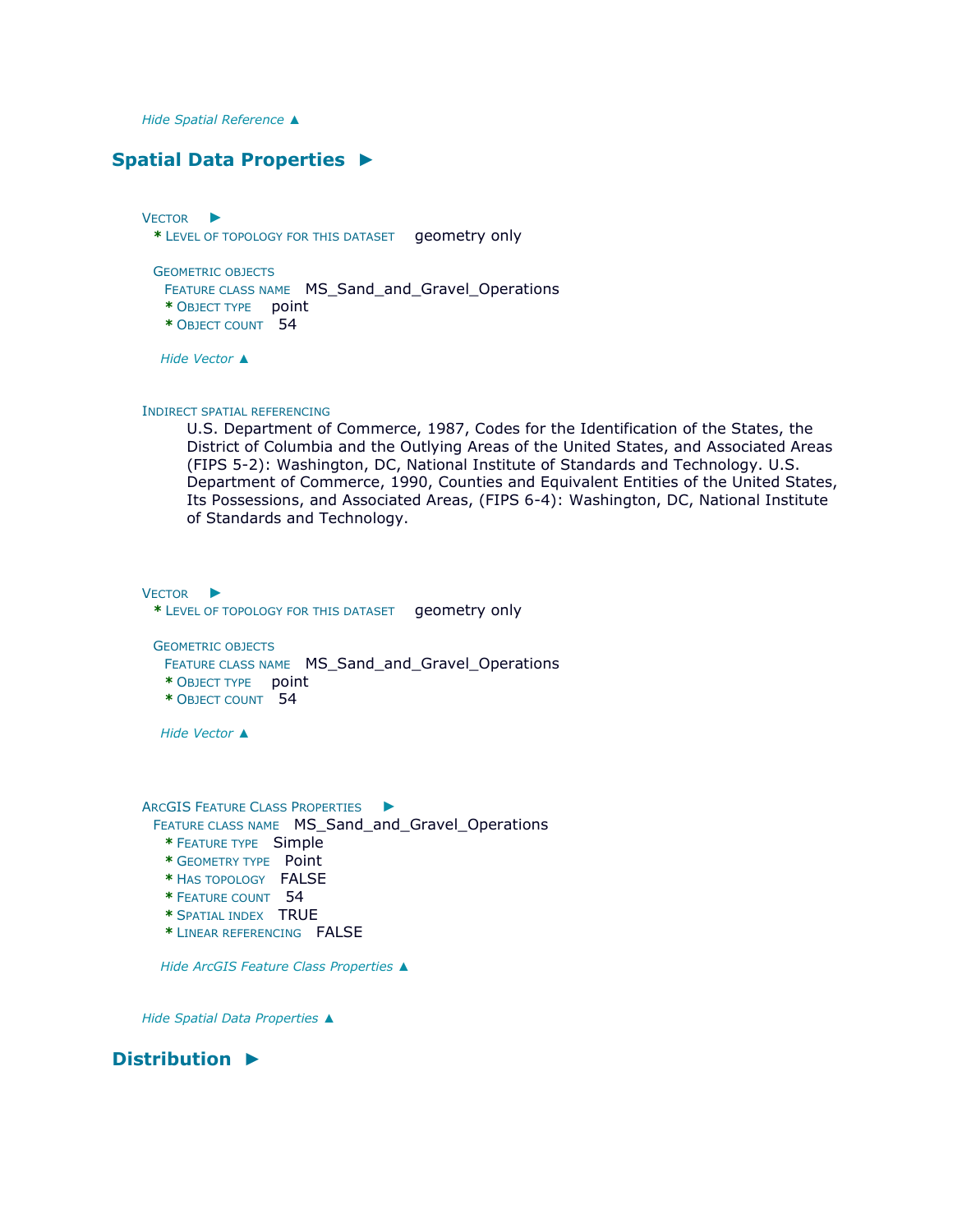D[ISTRIBUTOR](file:///C:/Users/swalker.IHL/AppData/Local/Temp/tmp90E7.tmp.htm%23ID0EECJA)  $\blacktriangleright$ CONTACT INFORMATION ORGANIZATION'S NAME Earth Science Information Center, U.S. Geological Survey CONTACT'S ROLE distributor C[ONTACT INFORMATION](file:///C:/Users/swalker.IHL/AppData/Local/Temp/tmp90E7.tmp.htm%23ID0EBECJA)  $\blacktriangleright$ PHONE VOICE 703-648-5920 VOICE 1-888-ASK-USGS (1-888-275-8747) **ADDRESS** TYPE postal DELIVERY POINT 507 National Center CITY Reston ADMINISTRATIVE AREA VA POSTAL CODE 20192 CONTACT INSTRUCTIONS In addition to the address above there are other ESIC offices throughout the country. A full list of these offices is at [<http://geography.usgs.gov/esic/esic\\_index.html>.](http://geography.usgs.gov/esic/esic_index.html%3e) *Hide [Contact information](file:///C:/Users/swalker.IHL/AppData/Local/Temp/tmp90E7.tmp.htm%23ID0EBECJA) ▲* AVAILABLE FORMAT NAME SDTS ORDERING PROCESS TERMS AND FEES There is no charge for the map layer. TRANSFER OPTIONS TRANSFER SIZE 0.079 ONLINE SOURCE LOCATION <http://nationalatlas.gov/atlasftp.html> TRANSFER OPTIONS TRANSFER SIZE 0.079 ONLINE SOURCE LOCATION <http://nationalatlas.gov/atlasftp.html> *Hide [Distributor](file:///C:/Users/swalker.IHL/AppData/Local/Temp/tmp90E7.tmp.htm%23ID0EECJA) ▲* DISTRIBUTION FORMAT **\*** NAME Shapefile TRANSFER OPTIONS **\*** TRANSFER SIZE 0.002 ONLINE SOURCE LOCATION HSIP 2015 *Hide [Distribution](file:///C:/Users/swalker.IHL/AppData/Local/Temp/tmp90E7.tmp.htm%23ID0EJA) ▲*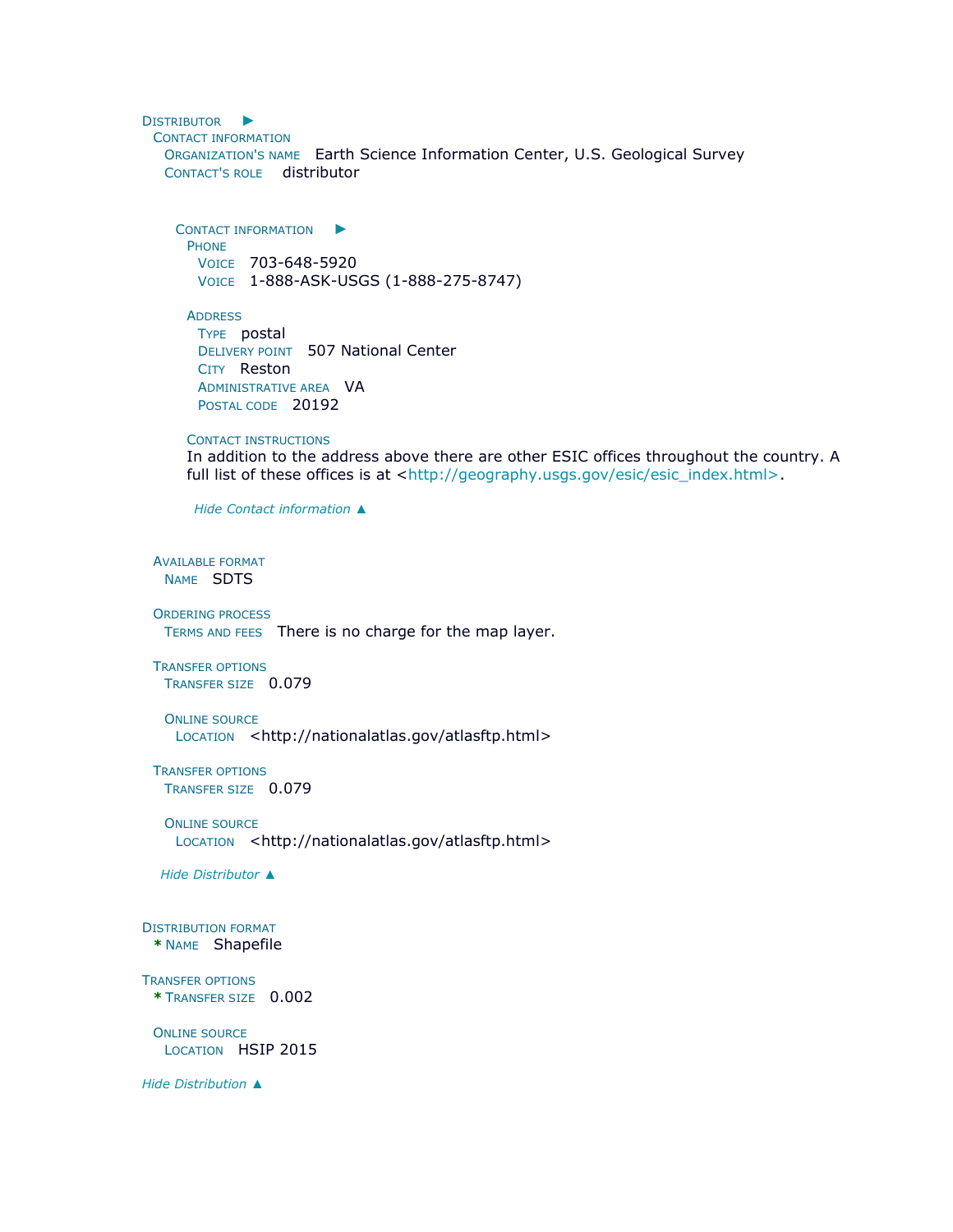## **[Fields](file:///C:/Users/swalker.IHL/AppData/Local/Temp/tmp90E7.tmp.htm%23ID0EEA) ►**

DETAILS FOR OBJECT [MS\\_Sand\\_and\\_Gravel\\_Operations](file:///C:/Users/swalker.IHL/AppData/Local/Temp/tmp90E7.tmp.htm%23ID0EAEA) ► **\*** TYPE Feature Class **\*** ROW COUNT 54 **DEFINITION** 

Facilities that extract, process, and (or) distribute sand and gravel for construction.

#### DEFINITION SOURCE

U.S. Geological Survey, Minerals Information Team

FIELD [Latitude](file:///C:/Users/swalker.IHL/AppData/Local/Temp/tmp90E7.tmp.htm%23ID0ENAEA) ►

- **\*** ALIAS LATITUDE
- **\*** DATA TYPE Double
- **\*** WIDTH 19
- **\*** PRECISION 0
- **\*** SCALE 0
- FIELD DESCRIPTION

Angular distance measured on a meridian north or south from the equator.

#### DESCRIPTION SOURCE

Department of Commerce, 1992, Spatial Data Transfer Standard.

### RANGE OF VALUES

MINIMUM VALUE 20.84 MAXIMUM VALUE 64.85 UNITS OF MEASURE Decimal degrees

*Hide Field [Latitude](file:///C:/Users/swalker.IHL/AppData/Local/Temp/tmp90E7.tmp.htm%23ID0ENAEA) ▲*

### FIELD [County](file:///C:/Users/swalker.IHL/AppData/Local/Temp/tmp90E7.tmp.htm%23ID0EMAEA) ►

- **\*** ALIAS COUNTY
- **\*** DATA TYPE String
- **\*** WIDTH 80
- **\*** PRECISION 0
- $*$  SCALE  $\Omega$

#### FIELD DESCRIPTION

The name of the county or county equivalent in which the facility is located.

#### DESCRIPTION SOURCE

U.S. Geological Survey, Minerals Information Team

#### CODED VALUES

NAME OF CODELIST Counties and Equivalent Entities of the United States, Its Possessions, and Associated Areas, FIPS 6-4, 1990.

SOURCE U.S. Department of Commerce, National Institute of Standards and Technology

*Hide Field [County](file:///C:/Users/swalker.IHL/AppData/Local/Temp/tmp90E7.tmp.htm%23ID0EMAEA) ▲*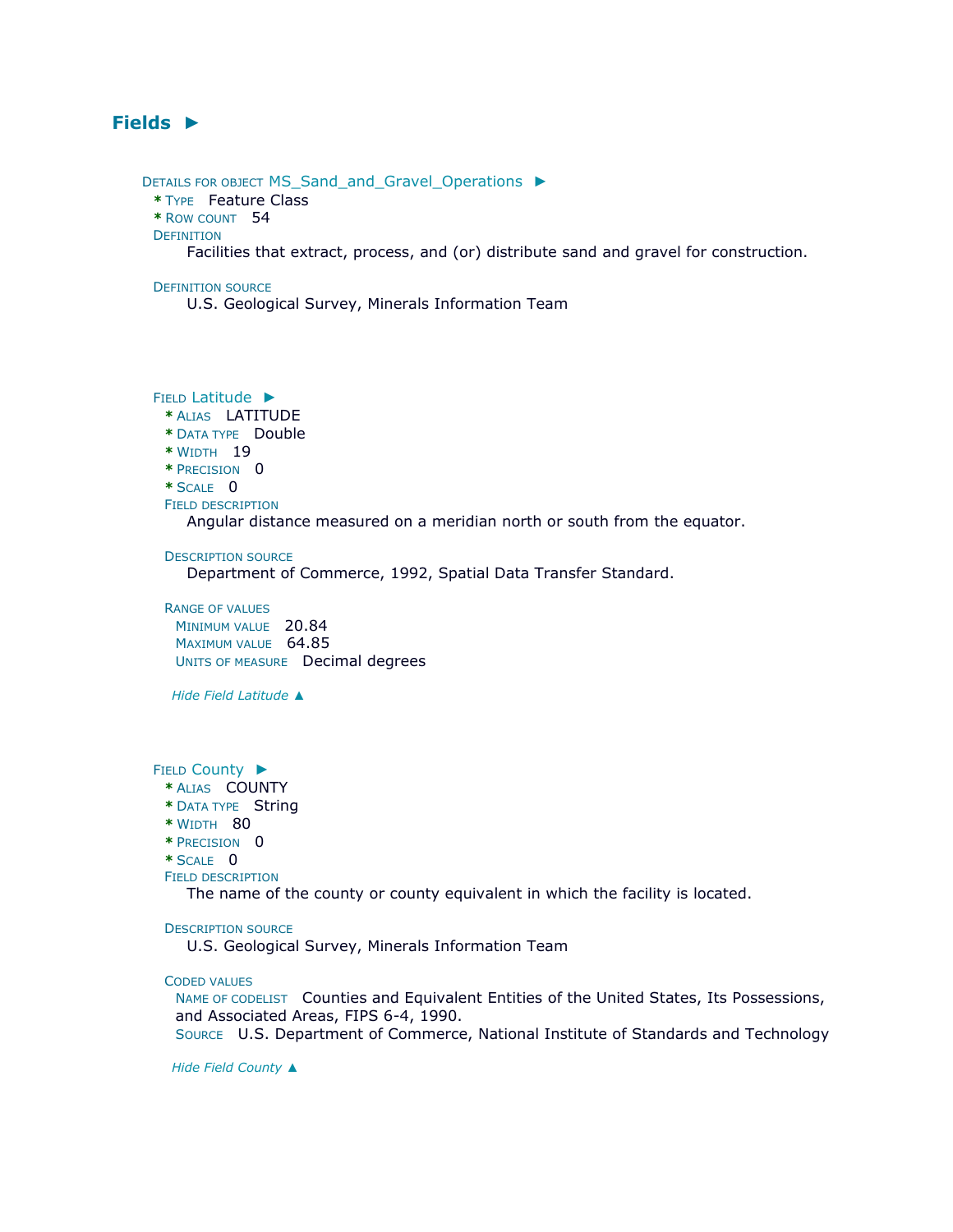### FIELD [FID\\_1](file:///C:/Users/swalker.IHL/AppData/Local/Temp/tmp90E7.tmp.htm%23ID0ELAEA) ► **\*** ALIAS FID\_1 **\*** DATA TYPE Integer **\*** WIDTH 10

- **\*** PRECISION 10
- $*$  SCALE  $\overline{0}$
- 

*Hide Field [FID\\_1](file:///C:/Users/swalker.IHL/AppData/Local/Temp/tmp90E7.tmp.htm%23ID0ELAEA) ▲*

FIELD [State\\_fips](file:///C:/Users/swalker.IHL/AppData/Local/Temp/tmp90E7.tmp.htm%23ID0EKAEA) ►

- **\*** ALIAS STATE\_FIPS
- **\*** DATA TYPE String
- **\*** WIDTH 80
- **\*** PRECISION 0
- **\*** SCALE 0
- FIELD DESCRIPTION

The two-digit code for the State in which the facility is located.

DESCRIPTION SOURCE

National Atlas of the United States

### CODED VALUES

NAME OF CODELIST Codes for the Identification of the States, the District of Columbia and the Outlying Areas of the United States, and Associated Areas; (Federal Information Processing Standard (FIPS) 5-2): Washington, DC, National Institute of Standards and Technology.

SOURCE U.S. Department of Commerce

*Hide Field [State\\_fips](file:///C:/Users/swalker.IHL/AppData/Local/Temp/tmp90E7.tmp.htm%23ID0EKAEA) ▲*

### FIELD [Commodity](file:///C:/Users/swalker.IHL/AppData/Local/Temp/tmp90E7.tmp.htm%23ID0EJAEA) ►

- **\*** ALIAS COMMODITY
- **\*** DATA TYPE String
- **\*** WIDTH 80
- **\*** PRECISION 0
- **\*** SCALE 0
- FIELD DESCRIPTION

The mineral(s) produced or processed by the facility.

#### DESCRIPTION SOURCE

U.S. Geological Survey, Minerals Information Team

#### CODED VALUES

NAME OF CODELIST Mineral Commodity Summary, 1998 or <http://minerals.er.usgs.gov/minerals/pubs/mcs/>. SOURCE U.S. Geological Survey, Minerals Information Team

*Hide Field [Commodity](file:///C:/Users/swalker.IHL/AppData/Local/Temp/tmp90E7.tmp.htm%23ID0EJAEA) ▲*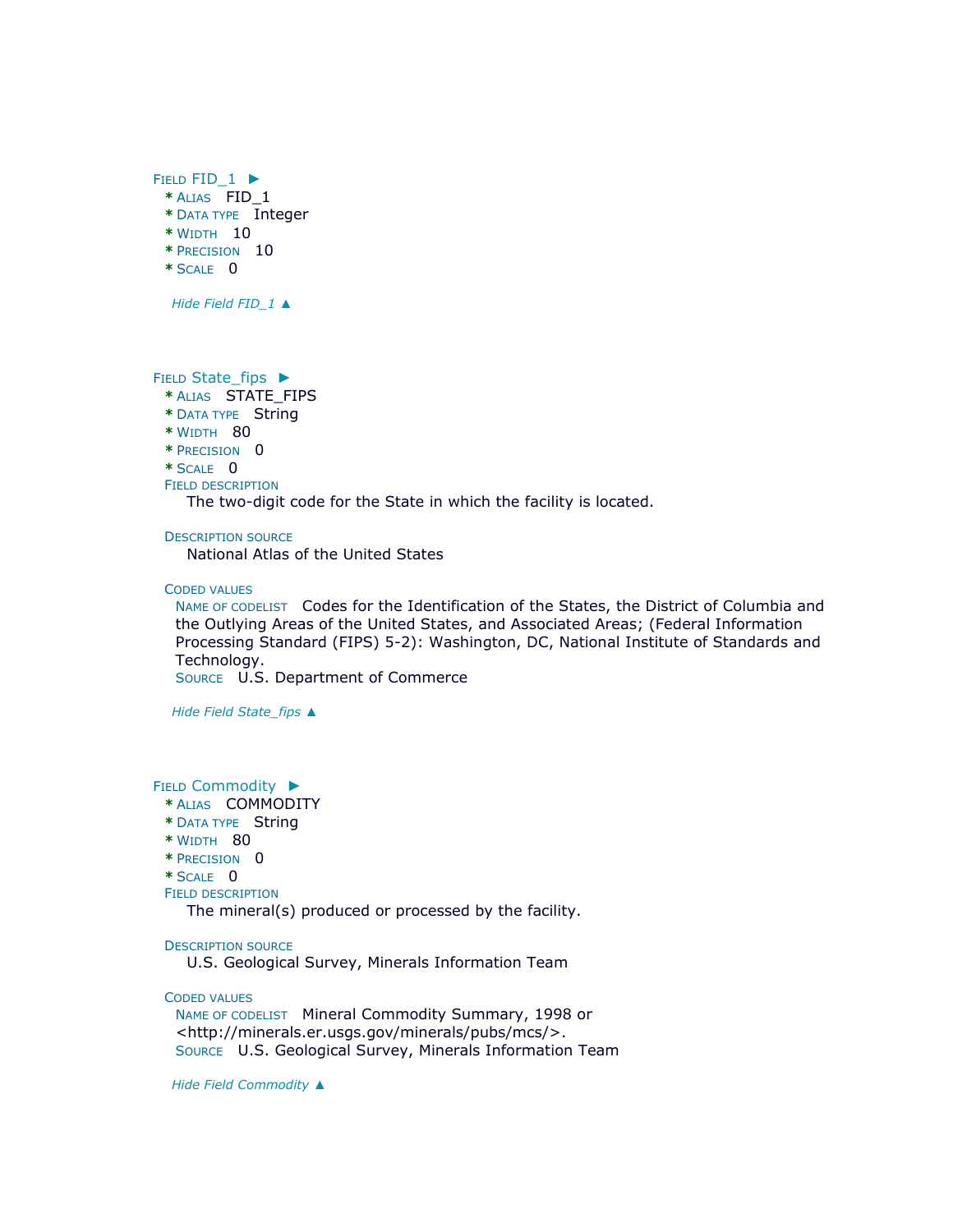### FIELD [Comp\\_name](file:///C:/Users/swalker.IHL/AppData/Local/Temp/tmp90E7.tmp.htm%23ID0EIAEA) ▶

- **\*** ALIAS COMP\_NAME
- **\*** DATA TYPE String
- **\*** WIDTH 80
- **\*** PRECISION 0
- $*$  SCALE  $\overline{0}$
- FIELD DESCRIPTION

The name of the company which operates the facility.

#### DESCRIPTION SOURCE

U.S. Geological Survey, Minerals Information Team

#### DESCRIPTION OF VALUES

There is no predefined set of valid company names.

*Hide Field [Comp\\_name](file:///C:/Users/swalker.IHL/AppData/Local/Temp/tmp90E7.tmp.htm%23ID0EIAEA) ▲*

### FIELD [State](file:///C:/Users/swalker.IHL/AppData/Local/Temp/tmp90E7.tmp.htm%23ID0EHAEA) ►

- **\*** ALIAS STATE
- **\*** DATA TYPE String
- **\*** WIDTH 80
- **\*** PRECISION 0

### **\*** SCALE 0

FIELD DESCRIPTION

The 2-character code for the State in which the facility is located.

#### DESCRIPTION SOURCE

U.S. Geological Survey, Minerals Information Team

### CODED VALUES

NAME OF CODELIST Codes for the Identification of the States, the District of Columbia and the Outlying Areas of the United States, and Associated Areas, FIPS 5-2, 1987. SOURCE U.S. Department of Commerce, National Institute of Standards and Technology

*Hide Field [State](file:///C:/Users/swalker.IHL/AppData/Local/Temp/tmp90E7.tmp.htm%23ID0EHAEA) ▲*

### FIELD [Shape](file:///C:/Users/swalker.IHL/AppData/Local/Temp/tmp90E7.tmp.htm%23ID0EGAEA) ►

- **\*** ALIAS Shape
- **\*** DATA TYPE Geometry
- **\*** WIDTH 0
- **\*** PRECISION 0
- **\*** SCALE 0
- FIELD DESCRIPTION

The representation of the entity in the data.

#### DESCRIPTION SOURCE

National Atlas of the United States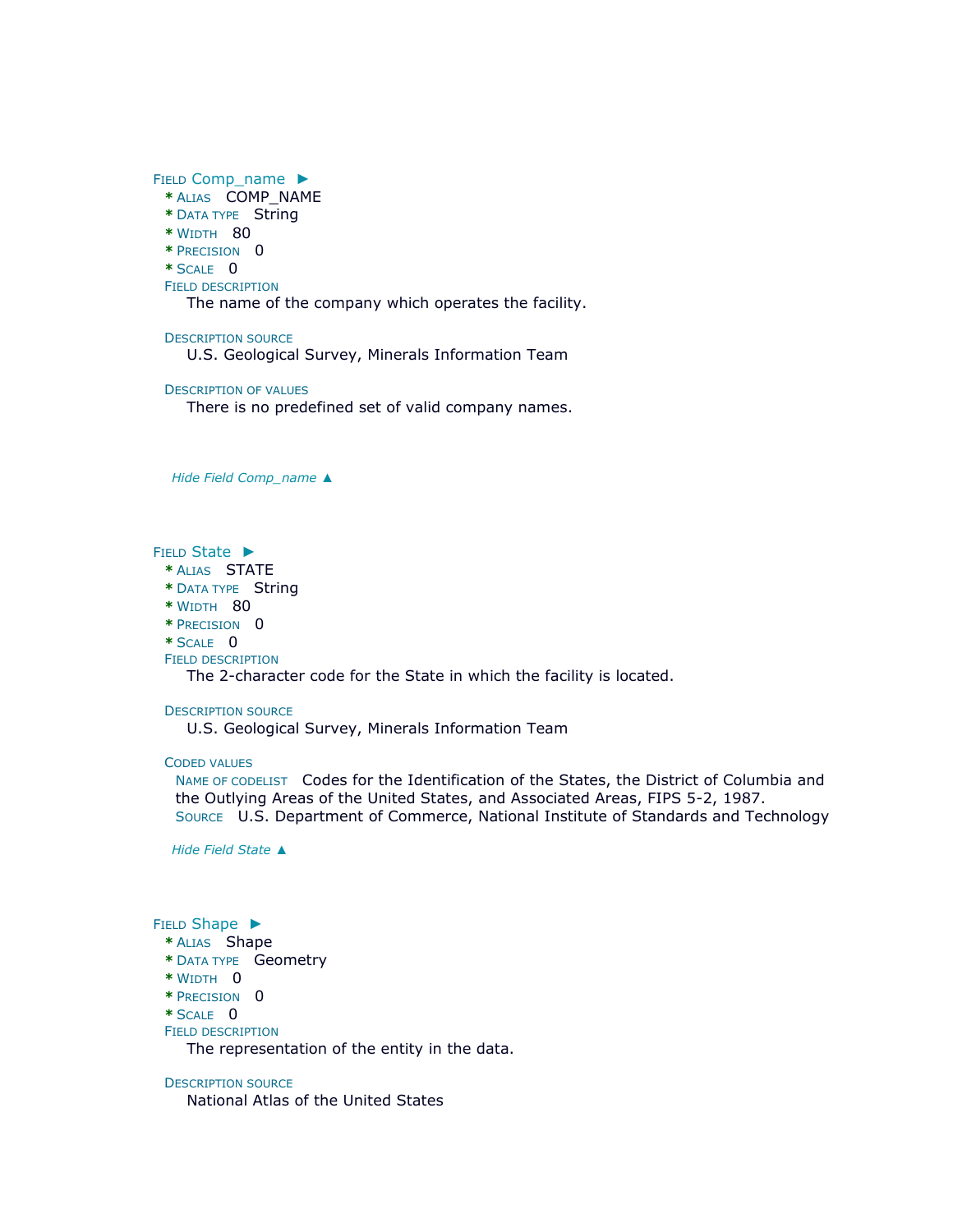### LIST OF VALUES VALUE Point DESCRIPTION 0-dimensional element ENUMERATED DOMAIN VALUE DEFINITION SOURCE ESRI GIS software

#### DESCRIPTION OF VALUES

Coordinates defining the features.

*Hide Field [Shape](file:///C:/Users/swalker.IHL/AppData/Local/Temp/tmp90E7.tmp.htm%23ID0EGAEA) ▲*

FIELD [FID](file:///C:/Users/swalker.IHL/AppData/Local/Temp/tmp90E7.tmp.htm%23ID0EFAEA) ►

- **\*** ALIAS FID
- **\*** DATA TYPE OID
- **\*** WIDTH 4
- **\*** PRECISION 0
- **\*** SCALE 0
- FIELD DESCRIPTION

Internal feature number.

DESCRIPTION SOURCE Esri

DESCRIPTION OF VALUES

Sequential unique whole numbers that are automatically generated.

*Hide [Field](file:///C:/Users/swalker.IHL/AppData/Local/Temp/tmp90E7.tmp.htm%23ID0EFAEA) FID ▲*

FIELD [Oper\\_type](file:///C:/Users/swalker.IHL/AppData/Local/Temp/tmp90E7.tmp.htm%23ID0EEAEA) ►

- **\*** ALIAS OPER\_TYPE
- **\*** DATA TYPE String
- **\*** WIDTH 80
- **\*** PRECISION 0
- **\*** SCALE 0
- FIELD DESCRIPTION

The type of sand and gravel operation.

#### DESCRIPTION SOURCE

U.S. Geological Survey, Minerals Information Team

LIST OF VALUES

VALUE Dredge

DESCRIPTION Large floating machinery equipped with excavating devices (scooping or suction) used for underwater mining.

ENUMERATED DOMAIN VALUE DEFINITION SOURCE U.S. Geological Survey, Minerals Information Team

VALUE Open pit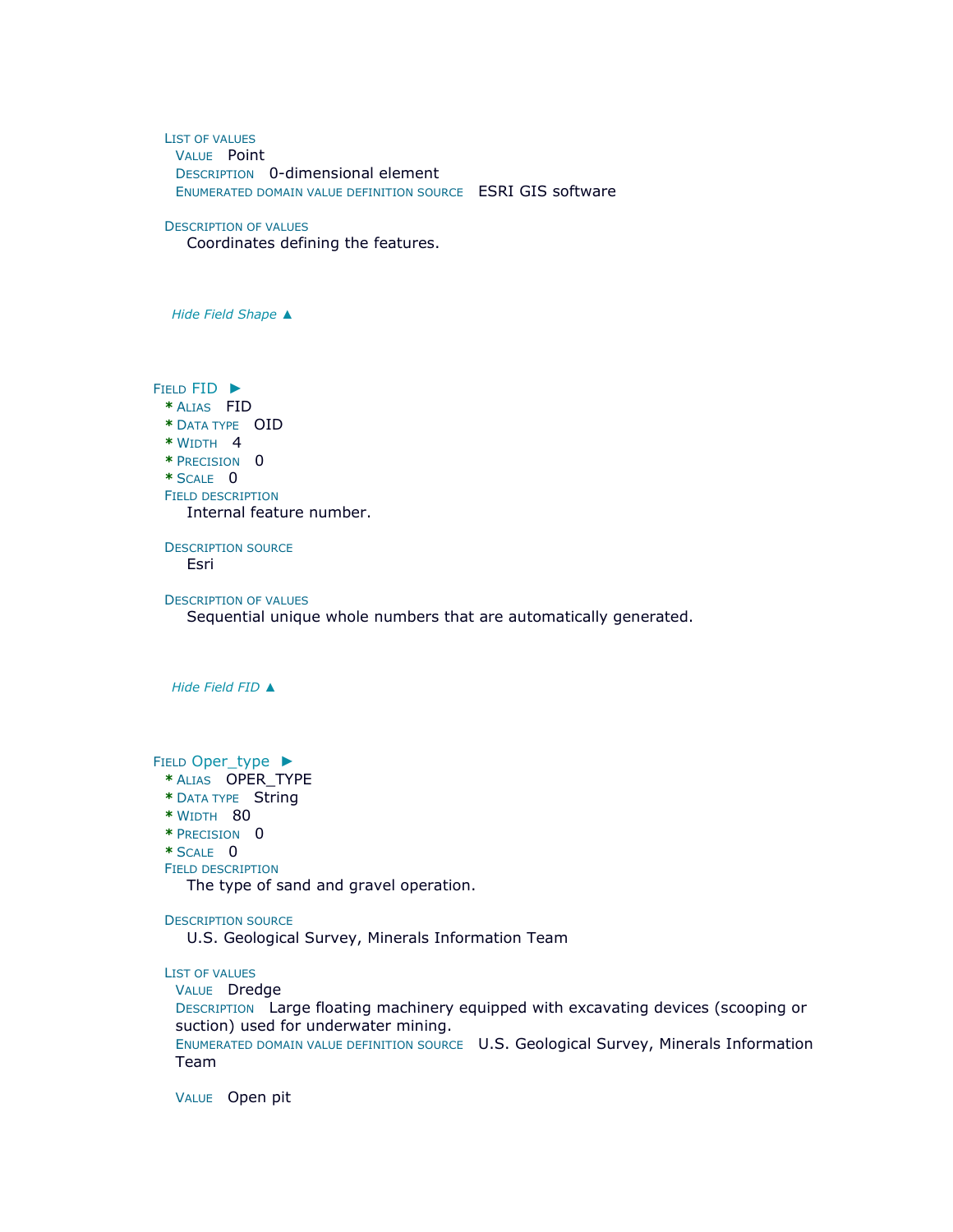DESCRIPTION A sand and gravel mining operation.

ENUMERATED DOMAIN VALUE DEFINITION SOURCE U.S. Geological Survey, Minerals Information Team

VALUE Sales yard

DESCRIPTION A location where aggregates are being shipped from mining sites, usually by rail, for sale or distribution to highly populated areas.

ENUMERATED DOMAIN VALUE DEFINITION SOURCE U.S. Geological Survey, Minerals Information Team

VALUE Not available

DESCRIPTION The facility is a sand and gravel operation but no other information is available.

ENUMERATED DOMAIN VALUE DEFINITION SOURCE U.S. Geological Survey, Minerals Information Team

*Hide Field [Oper\\_type](file:///C:/Users/swalker.IHL/AppData/Local/Temp/tmp90E7.tmp.htm%23ID0EEAEA) ▲*

### FIELD [Fips](file:///C:/Users/swalker.IHL/AppData/Local/Temp/tmp90E7.tmp.htm%23ID0EDAEA) ►

- **\*** ALIAS FIPS
- **\*** DATA TYPE String
- **\*** WIDTH 80
- **\*** PRECISION 0
- **\*** SCALE 0
- FIELD DESCRIPTION

The 5-digit FIPS code for the State and county in which the facility is located. The first two digits are the State code, and the last three digits are the county code.

### DESCRIPTION SOURCE

National Atlas of the United States

### CODED VALUES

NAME OF CODELIST Counties and Equivalent Entities of the United States, Its Possessions, and Associated Areas (Federal Information Processing Standard (FIPS) 6-4): Washington, DC, National Institute of Standards and Technology. SOURCE U.S. Department of Commerce

*Hide [Field](file:///C:/Users/swalker.IHL/AppData/Local/Temp/tmp90E7.tmp.htm%23ID0EDAEA) Fips ▲*

### FIELD [Sndgrvx020](file:///C:/Users/swalker.IHL/AppData/Local/Temp/tmp90E7.tmp.htm%23ID0ECAEA) ►

- **\*** ALIAS SNDGRVX020
- **\*** DATA TYPE Integer
- **\*** WIDTH 10
- **\*** PRECISION 10
- $*$  SCALE  $\theta$
- FIELD DESCRIPTION

Internal feature number.

### DESCRIPTION SOURCE

National Atlas of the United States

RANGE OF VALUES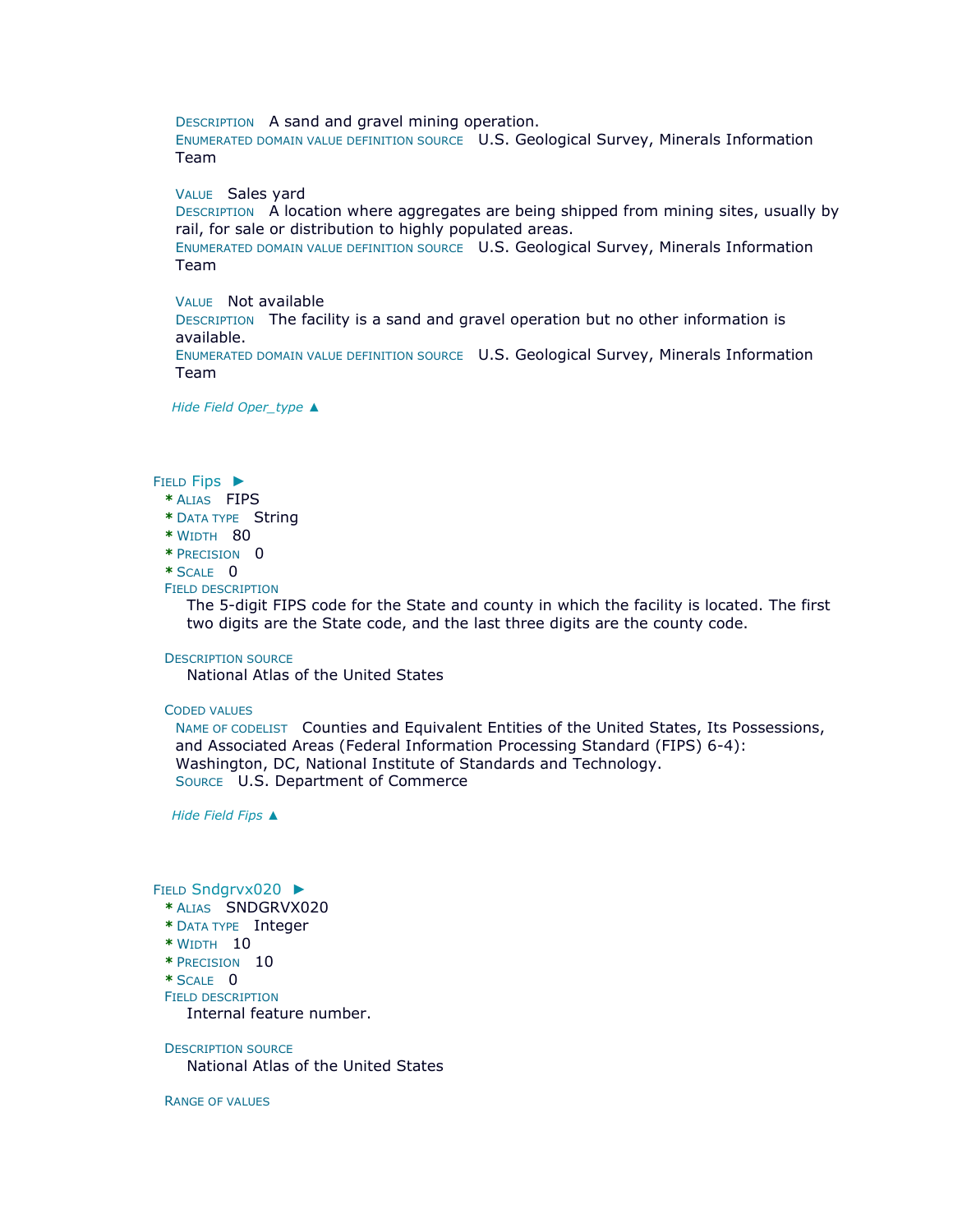MINIMUM VALUE 1 MAXIMUM VALUE 2945

*Hide Field [Sndgrvx020](file:///C:/Users/swalker.IHL/AppData/Local/Temp/tmp90E7.tmp.htm%23ID0ECAEA) ▲*

FIELD [Oper\\_name](file:///C:/Users/swalker.IHL/AppData/Local/Temp/tmp90E7.tmp.htm%23ID0EBAEA) ▶

- **\*** ALIAS OPER\_NAME
- **\*** DATA TYPE String
- **\*** WIDTH 80
- **\*** PRECISION 0
- **\*** SCALE 0
- FIELD DESCRIPTION

The name of the operation.

DESCRIPTION SOURCE

U.S. Geological Survey, Minerals Information Team

DESCRIPTION OF VALUES

There is no predefined set of valid facility names.

*Hide Field [Oper\\_name](file:///C:/Users/swalker.IHL/AppData/Local/Temp/tmp90E7.tmp.htm%23ID0EBAEA) ▲*

FIELD [Longitude](file:///C:/Users/swalker.IHL/AppData/Local/Temp/tmp90E7.tmp.htm%23ID0EAAEA) ►

- **\*** ALIAS LONGITUDE
- **\*** DATA TYPE Double
- **\*** WIDTH 19
- **\*** PRECISION 0
- **\*** SCALE 0
- FIELD DESCRIPTION

Angular distance between the plane of a meridian east or west from the plane of the meridian of Greenwich.

DESCRIPTION SOURCE

Department of Commerce, 1992, Spatial Data Transfer Standard.

RANGE OF VALUES MINIMUM VALUE -156.464 MAXIMUM VALUE -68.2981 UNITS OF MEASURE Decimal degrees

*Hide Field [Longitude](file:///C:/Users/swalker.IHL/AppData/Local/Temp/tmp90E7.tmp.htm%23ID0EAAEA) ▲*

*Hide Details for object [MS\\_Sand\\_and\\_Gravel\\_Operations](file:///C:/Users/swalker.IHL/AppData/Local/Temp/tmp90E7.tmp.htm%23ID0EAEA) ▲*

*Hide [Fields](file:///C:/Users/swalker.IHL/AppData/Local/Temp/tmp90E7.tmp.htm%23ID0EEA) ▲*

**[Metadata Details](file:///C:/Users/swalker.IHL/AppData/Local/Temp/tmp90E7.tmp.htm%23ID0TALRA) ►**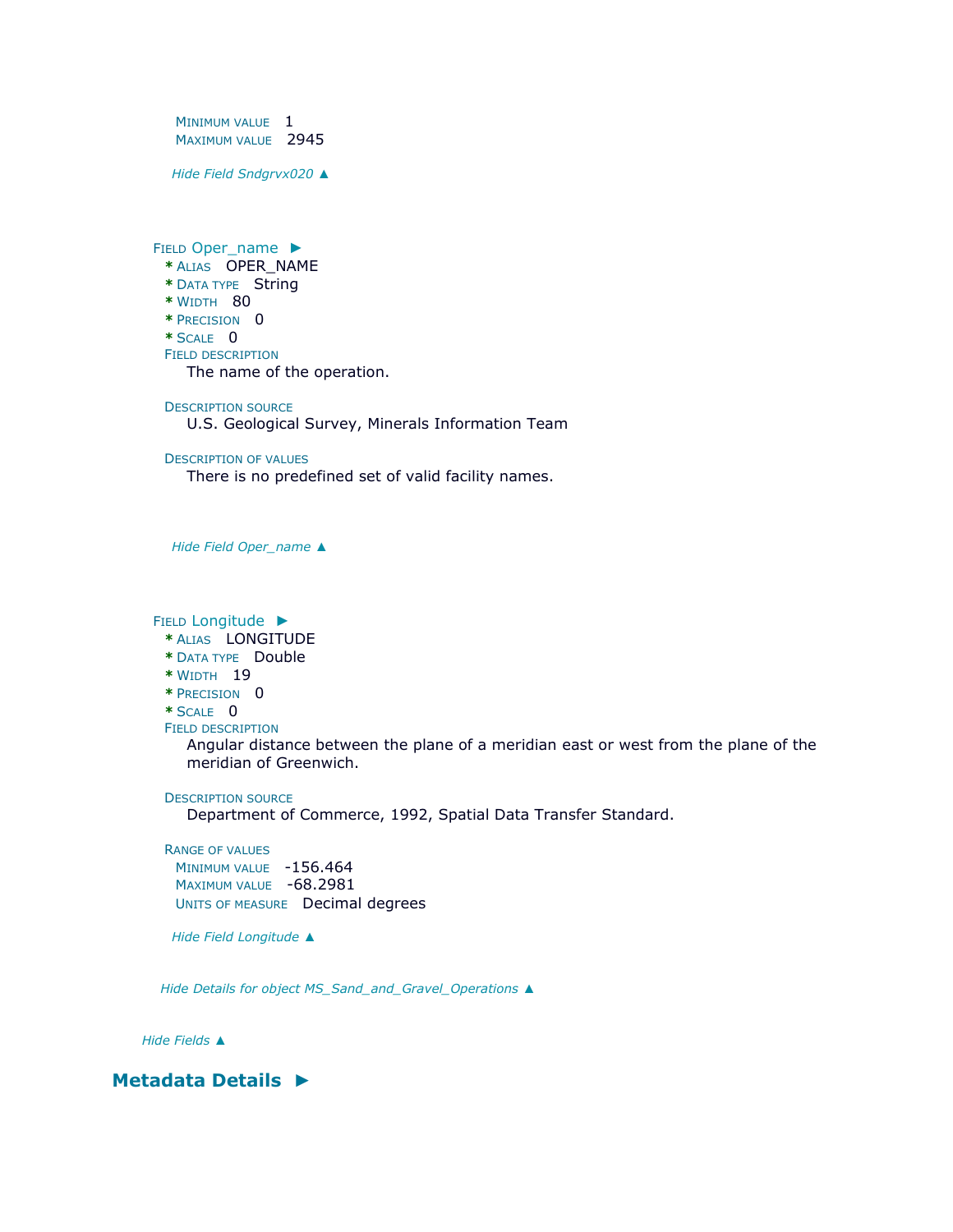```
METADATA LANGUAGE English (UNITED STATES) 
METADATA CHARACTER SET utf8 - 8 bit UCS Transfer Format
```

```
SCOPE OF THE DATA DESCRIBED BY THE METADATA dataset
SCOPE NAME * dataset
```
**\*** LAST UPDATE 2017-04-07

ARCGIS METADATA PROPERTIES METADATA FORMAT ArcGIS 1.0 METADATA STYLE ISO 19139 Metadata Implementation Specification STANDARD OR PROFILE USED TO EDIT METADATA ISO19139

CREATED IN ARCGIS FOR THE ITEM 2017-04-06 08:34:22 LAST MODIFIED IN ARCGIS FOR THE ITEM 2017-04-07 75:42:00

AUTOMATIC UPDATES HAVE BEEN PERFORMED Yes LAST UPDATE 2017-04-07 07:53:48

*Hide [Metadata Details](file:///C:/Users/swalker.IHL/AppData/Local/Temp/tmp90E7.tmp.htm%23ID0TALRA) ▲*

## **[Metadata Contacts](file:///C:/Users/swalker.IHL/AppData/Local/Temp/tmp90E7.tmp.htm%23ID0ENA) ►**

METADATA CONTACT INDIVIDUAL'S NAME Peg Rawson ORGANIZATION'S NAME National Atlas of the United States CONTACT'S ROLE point of contact

C[ONTACT INFORMATION](file:///C:/Users/swalker.IHL/AppData/Local/Temp/tmp90E7.tmp.htm%23ID0EBNA)  $\blacktriangleright$ PHONE VOICE 703-648-4183

**ADDRESS** TYPE postal DELIVERY POINT 12201 Sunrise Valley Dr DELIVERY POINT MS 561 CITY Reston ADMINISTRATIVE AREA VA POSTAL CODE 20192 E-MAIL ADDRESS [atlasmail@usgs.gov](mailto:atlasmail@usgs.gov?subject=MS_Sand_and_Gravel_Operations)

*Hide [Contact information](file:///C:/Users/swalker.IHL/AppData/Local/Temp/tmp90E7.tmp.htm%23ID0EBNA) ▲*

*Hide [Metadata Contacts](file:///C:/Users/swalker.IHL/AppData/Local/Temp/tmp90E7.tmp.htm%23ID0ENA) ▲*

### **[Metadata Constraints](file:///C:/Users/swalker.IHL/AppData/Local/Temp/tmp90E7.tmp.htm%23ID0EHA) ►**

SECURITY CONSTRAINTS CLASSIFICATION unclassified CLASSIFICATION SYSTEM None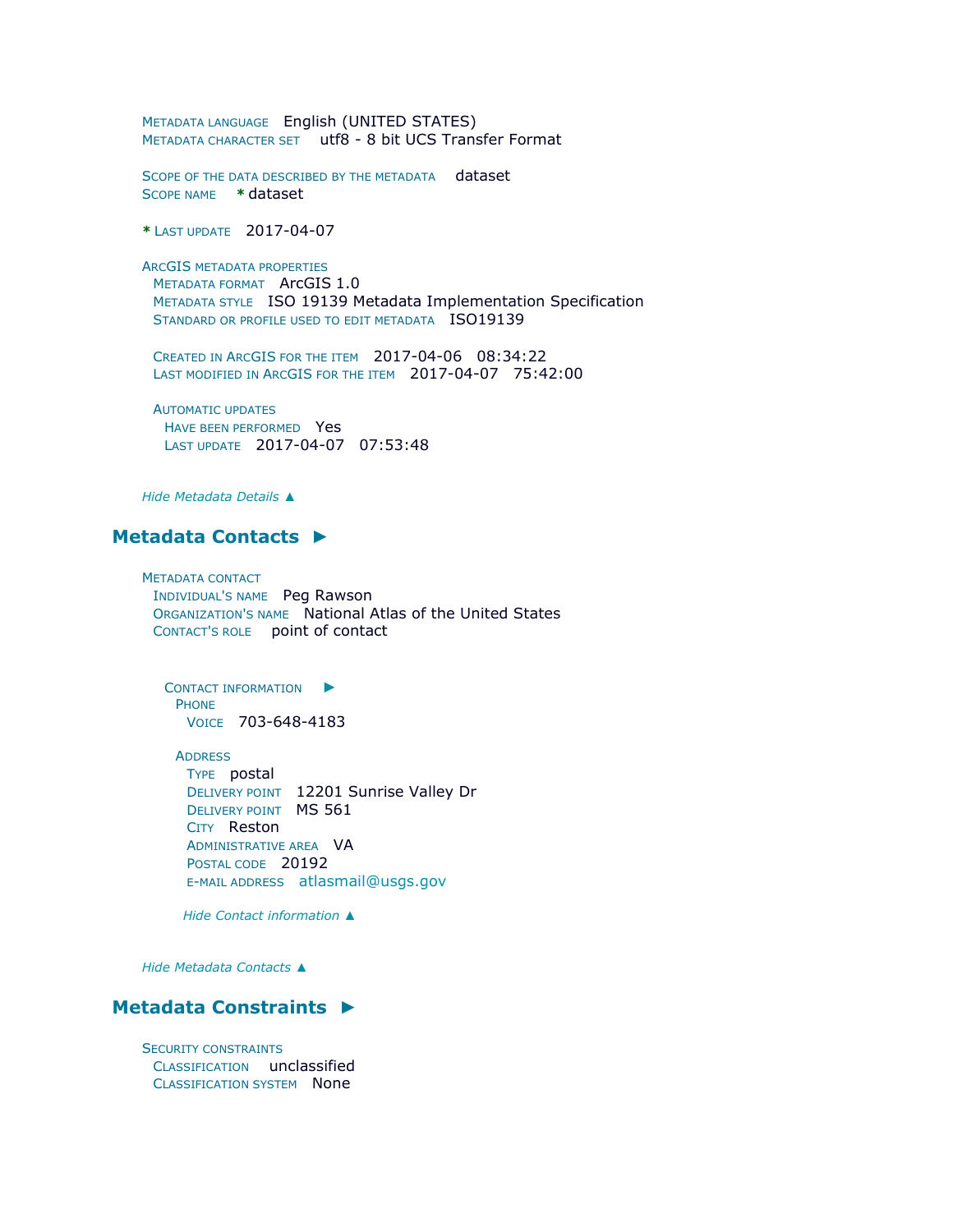ADDITIONAL RESTRICTIONS None

*Hide [Metadata Constraints](file:///C:/Users/swalker.IHL/AppData/Local/Temp/tmp90E7.tmp.htm%23ID0EHA) ▲*

## **[Thumbnail and Enclosures](file:///C:/Users/swalker.IHL/AppData/Local/Temp/tmp90E7.tmp.htm%23ID0EAA) ►**

**THUMBNAIL** THUMBNAIL TYPE JPG

*Hide [Thumbnail and Enclosures](file:///C:/Users/swalker.IHL/AppData/Local/Temp/tmp90E7.tmp.htm%23ID0EAA) ▲*

## [FGDC Metadata \(read-only\)](file:///C:/Users/swalker.IHL/AppData/Local/Temp/tmp90E7.tmp.htm%23fgdcMetadata) ▼

DETAILED DESCRIPTION ENTITY TYPE ENTITY TYPE LABEL MS Sand and Gravel Operations ENTITY TYPE DEFINITION Facilities that extract, process, and (or) distribute sand and gravel for construction. ENTITY TYPE DEFINITION SOURCE U.S. Geological Survey, Minerals Information Team

**ATTRIBUTE** ATTRIBUTE LABEL Latitude ATTRIBUTE DEFINITION Angular distance measured on a meridian north or south from the equator. ATTRIBUTE DEFINITION SOURCE Department of Commerce, 1992, Spatial Data Transfer Standard. ATTRIBUTE DOMAIN VALUES RANGE DOMAIN RANGE DOMAIN MINIMUM 20.84 RANGE DOMAIN MAXIMUM 64.85 ATTRIBUTE UNITS OF MEASURE Decimal degrees **ATTRIBUTE** 

ATTRIBUTE LABEL County ATTRIBUTE DEFINITION The name of the county or county equivalent in which the facility is located. ATTRIBUTE DEFINITION SOURCE U.S. Geological Survey, Minerals Information Team ATTRIBUTE DOMAIN VALUES CODESET DOMAIN CODESET NAME Counties and Equivalent Entities of the United States, Its Possessions, and Associated Areas, FIPS 6-4, 1990. CODESET SOURCE U.S. Department of Commerce, National Institute of Standards and Technology

**ATTRIBUTE** ATTRIBUTE LABEL FID\_1

**ATTRIBUTE** ATTRIBUTE LABEL State\_fips ATTRIBUTE DEFINITION The two-digit code for the State in which the facility is located. ATTRIBUTE DEFINITION SOURCE National Atlas of the United States ATTRIBUTE DOMAIN VALUES CODESET DOMAIN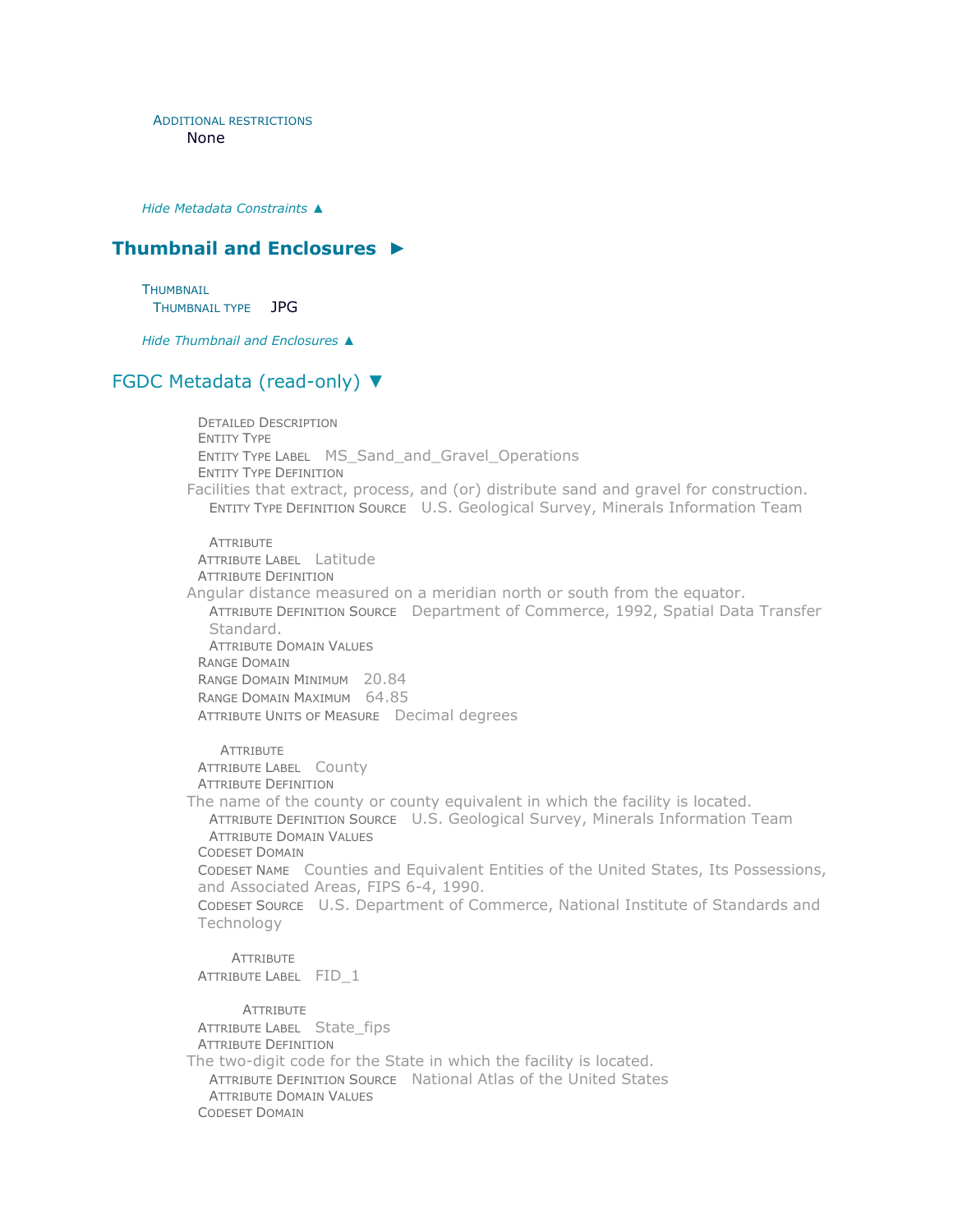CODESET NAME Codes for the Identification of the States, the District of Columbia and the Outlying Areas of the United States, and Associated Areas; (Federal Information Processing Standard (FIPS) 5-2): Washington, DC, National Institute of Standards and Technology.

CODESET SOURCE U.S. Department of Commerce

#### **ATTRIBUTE**

ATTRIBUTE LABEL Commodity ATTRIBUTE DEFINITION The mineral(s) produced or processed by the facility. ATTRIBUTE DEFINITION SOURCE U.S. Geological Survey, Minerals Information Team ATTRIBUTE DOMAIN VALUES CODESET DOMAIN CODESET NAME Mineral Commodity Summary, 1998 or <http://minerals.er.usgs.gov/minerals/pubs/mcs/>. CODESET SOURCE U.S. Geological Survey, Minerals Information Team

### **ATTRIBUTE**

ATTRIBUTE LABEL Comp\_name ATTRIBUTE DEFINITION The name of the company which operates the facility. ATTRIBUTE DEFINITION SOURCE U.S. Geological Survey, Minerals Information Team ATTRIBUTE DOMAIN VALUES UNREPRESENTABLE DOMAIN There is no predefined set of valid company names.

### **ATTRIBUTE**

ATTRIBUTE LABEL State ATTRIBUTE DEFINITION

The 2-character code for the State in which the facility is located.

ATTRIBUTE DEFINITION SOURCE U.S. Geological Survey, Minerals Information Team ATTRIBUTE DOMAIN VALUES

CODESET DOMAIN

CODESET NAME Codes for the Identification of the States, the District of Columbia and the Outlying Areas of the United States, and Associated Areas, FIPS 5-2, 1987. CODESET SOURCE U.S. Department of Commerce, National Institute of Standards and Technology

### **ATTRIBUTE**

ATTRIBUTE LABEL Shape ATTRIBUTE DEFINITION The representation of the entity in the data. ATTRIBUTE DEFINITION SOURCE National Atlas of the United States ATTRIBUTE DOMAIN VALUES ENUMERATED DOMAIN ENUMERATED DOMAIN VALUE Point ENUMERATED DOMAIN VALUE DEFINITION 0-dimensional element ENUMERATED DOMAIN VALUE DEFINITION SOURCE ESRI GIS software ATTRIBUTE DOMAIN VALUES UNREPRESENTABLE DOMAIN

Coordinates defining the features.

### **ATTRIBUTE**

ATTRIBUTE LABEL FID ATTRIBUTE DEFINITION Internal feature number.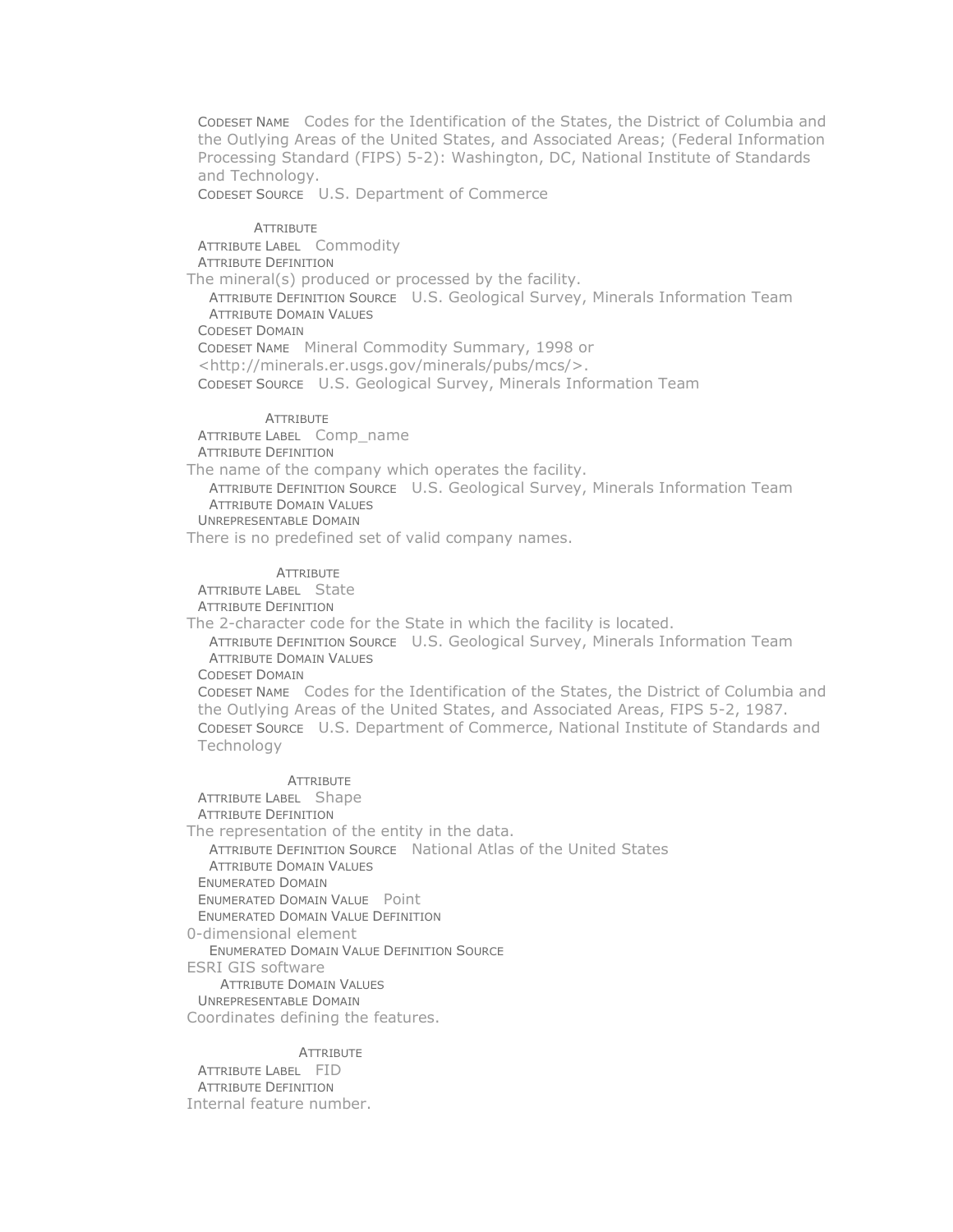ATTRIBUTE DEFINITION SOURCE Esri ATTRIBUTE DOMAIN VALUES UNREPRESENTABLE DOMAIN Sequential unique whole numbers that are automatically generated.

### **ATTRIBUTE**

ATTRIBUTE LABEL Oper\_type

ATTRIBUTE DEFINITION

The type of sand and gravel operation.

ATTRIBUTE DEFINITION SOURCE U.S. Geological Survey, Minerals Information Team ATTRIBUTE DOMAIN VALUES

ENUMERATED DOMAIN

ENUMERATED DOMAIN VALUE Dredge

ENUMERATED DOMAIN VALUE DEFINITION

Large floating machinery equipped with excavating devices (scooping or suction) used for underwater mining.

ENUMERATED DOMAIN VALUE DEFINITION SOURCE

U.S. Geological Survey, Minerals Information Team

ENUMERATED DOMAIN

ENUMERATED DOMAIN VALUE Open pit

ENUMERATED DOMAIN VALUE DEFINITION

A sand and gravel mining operation. ENUMERATED DOMAIN VALUE DEFINITION SOURCE

U.S. Geological Survey, Minerals Information Team

ENUMERATED DOMAIN

ENUMERATED DOMAIN VALUE Sales yard

ENUMERATED DOMAIN VALUE DEFINITION

A location where aggregates are being shipped from mining sites, usually by rail, for sale or distribution to highly populated areas.

ENUMERATED DOMAIN VALUE DEFINITION SOURCE

U.S. Geological Survey, Minerals Information Team ENUMERATED DOMAIN ENUMERATED DOMAIN VALUE Not available

ENUMERATED DOMAIN VALUE DEFINITION

The facility is a sand and gravel operation but no other information is available. ENUMERATED DOMAIN VALUE DEFINITION SOURCE

U.S. Geological Survey, Minerals Information Team

**ATTRIBUTE** 

ATTRIBUTE LABEL Fips ATTRIBUTE DEFINITION

The 5-digit FIPS code for the State and county in which the facility is located. The first two digits are the State code, and the last three digits are the county code.

ATTRIBUTE DEFINITION SOURCE National Atlas of the United States

ATTRIBUTE DOMAIN VALUES

CODESET DOMAIN

CODESET NAME Counties and Equivalent Entities of the United States, Its Possessions, and Associated Areas (Federal Information Processing Standard (FIPS) 6-4): Washington, DC, National Institute of Standards and Technology. CODESET SOURCE U.S. Department of Commerce

#### **ATTRIBUTE**

ATTRIBUTE LABEL Sndgrvx020 ATTRIBUTE DEFINITION Internal feature number. ATTRIBUTE DEFINITION SOURCE National Atlas of the United States **ATTRIBUTE DOMAIN VALUES** RANGE DOMAIN